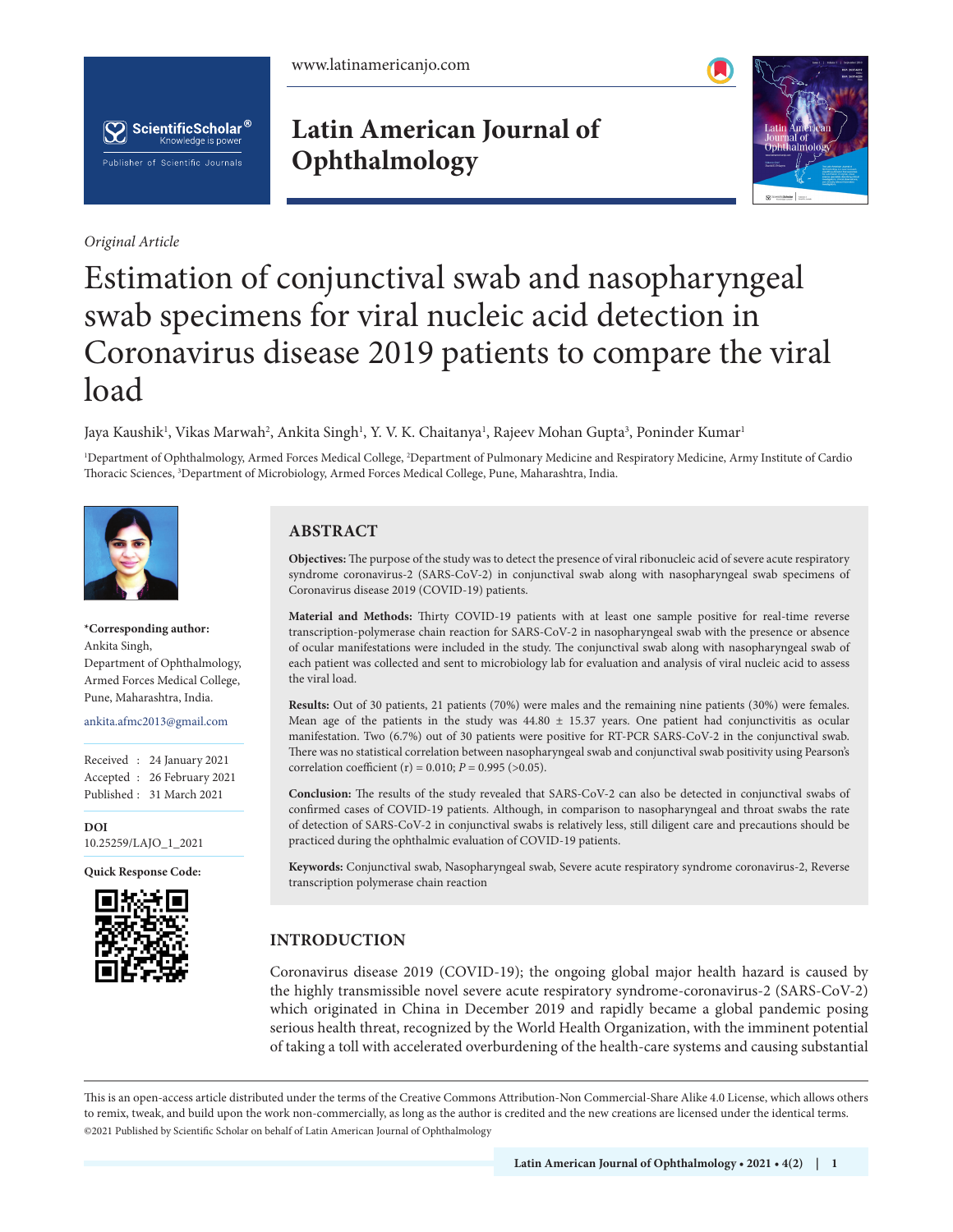mortality worldwide.[1] The vicious cycle of close contact human transmission occurs mainly through respiratory droplets, but other routes are under investigation, because SARS-CoV-2 has also been detected in several other body fluids.[2]

The COVID-19 patients mostly present with signs and symptoms of fever, cough, myalgia, fatigue, sputum production, headache, hemoptysis, diarrhea, and conjunctivitis[3] Although, the fact that the clinical presentation can lead to a provisional diagnosis, but the confirmatory diagnosis of COVID-19 patients can be made after confirmation with reverse transcription-polymerase chain reaction (RT-PCR) which is a simple and reliable molecular test done on respiratory samples (throat swab/ nasopharyngeal swab/sputum/endotracheal aspirates, and bronchoalveolar lavage).[4]

The respiratory viruses such as adenovirus, respiratory syncytial virus, influenzae virus, and rhino virus are a wellknown entity for ocular tropism<sup>[5]</sup> The conjunctiva may be a potential site of direct viral inoculation as a result of SARS-CoV droplet from the close contact of an infected patients through aerosol route or migration from upper respiratory tract or through hematogenous spread.<sup>[6-8]</sup>

So far, only limited data are available on ocular sampling from patients with COVID-19. Earlier, during the SARS epidemic, the exposure of ocular surface to infectious fluids was associated with an increased risk for SARS-CoV transmission to healthcare workers prompting a grave concern that respiratory illness could be transmitted through ocular secretions.[6,9]

Similar concerns have been raised with SARS-CoV-2, especially among eye care providers and those on the front lines triaging what could be initial symptoms of COVID-19.

During the ongoing pandemic surge, SARS-CoV-2 ribonucleic acid (RNA) was detected in conjunctival secretions collected from the patient who presented with conjunctivitis from a hospital in China.<sup>[10]</sup> However, there is a requirement of further studies to evaluate the infectious potential of the SARSCoV-2 RNA detected in the ocular specimens in comparison to standard nasopharyngeal swab specimen and to determine whether transmission may occur through ocular secretions. The aim of the present study is to estimate the conjunctival swab along with nasopharyngeal swab specimens for viral nucleic acid detection in cases of COVID-19 Patients.

#### **MATERIAL AND METHODS**

#### **Study design and participants**

A prospective interventional study was conducted at a tertiary care COVID-19 hospital in western part of India from June 2020 to July 2020. The location has currently seen a surge of novel coronavirus (nCoV) activity with maximum reported COVID cases. Institutional based ethical clearance was obtained before commencing the study. The inclusion criteria included confirmed positive cases of COVID-19 by at least one nasopharyngeal swab in adherence to WHO standards with or without ocular symptoms. All other patients suffering from non-COVID-19 respiratory ailments, those who were critically ill were excluded from this study. Detailed history of presenting symptoms, contact history, or travel history to endemic areas prone to COVID infection was taken. Patients were evaluated and the baseline clinical signs including temperature, oxygen saturation (SpO2), respiratory rate, and pulse rate were documented at the time of hospitalization. Written, informed, and signed consent was obtained from patients and relatives for each sample collection.

The objective of the current study is to estimate the viral nucleic acid in conjunctival swab and compare the positive rates of 2019-nCoV between conjunctival swabs and nasopharyngeal swab specimens for the detection of viral nucleic acid by RT-PCR to improve the diagnostic efficiency of COVID-19 and to prevent the onward infection and transmission of the disease entity through ocular route.

#### **Specimen collection**

The conjunctival swab was collected along with the other nasopharyngeal swab under strict aseptic conditions. Personal protection equipment was donned at all times while collecting the samples and adequate precautions were taken to decimate the possibility of contamination of sample or risk. The specimen was collected by sweeping the inferior fornices of either of the two eyes with a sterile nylon flocked swab stick without instillation of topical anesthesia after gently everting the eyelids. Subsequently, the tips of the swab sticks were broken off after collecting the sample and placed into a viral transport medium (HiMedia Laboratories Pvt. Ltd, Nashik, India) and were transferred to the microbiology department of this institute without any interruption to the cold chain for further analysis where real-time RT-PCR was performed to detect the viral RNA genome and virus load in each samples of spread of infection from one patient to another. Real-time RT-PCR was carried out using commercial, Indian Council of Medical Research approved SARS-CoV 2 RT-PCR kit [Qiagen™(Qiagen N. V., Netherlands).

#### **RT PCR protocol**

In the laboratory, the samples were extracted in Biomek 4000 platform as per the manufacturer's instructions. RNA extraction of clinical samples was performed according to "RNA extraction-QIAmp viral RNA Mini Kit" protocol in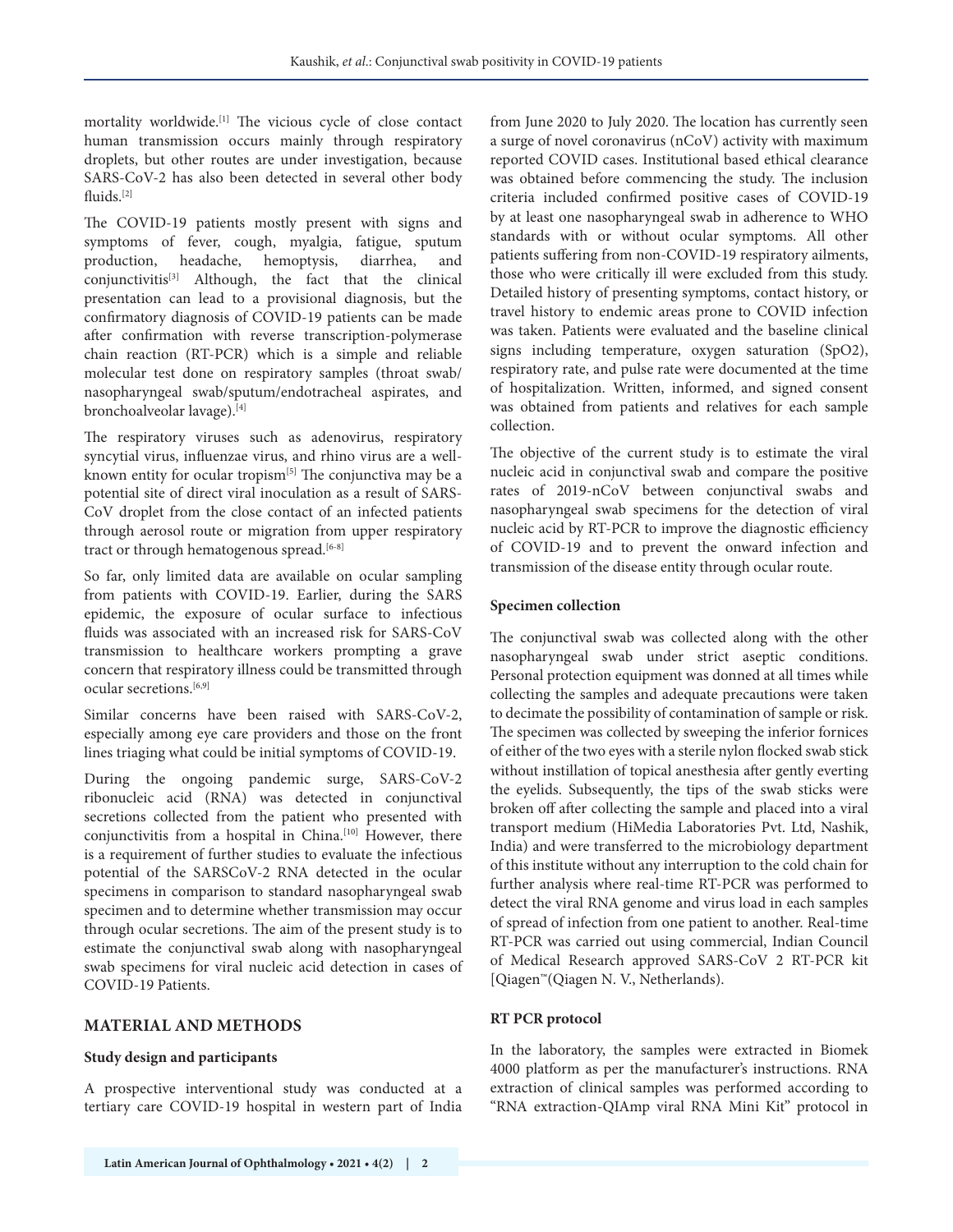RNA extraction area. RT-PCR were run including negative control, positive control, and MOCK (human source cell line) in the test. Centrifugation was done for 5–10 s to collect contents at bottom of the tube. Reaction strip tubes or plates were setup in 96-well cooler rack. 20 μl of each master mix was dispensed into each well as per the plate set up. In the nucleic acid extraction room, 5 μl of each sample and 5 μl of mock extraction control were added into respective wells as per the set up. Finally, 5 μl of positive viral template control was pipetted into all viral template control wells. After the completion of the PCR run, the amplification curves were used to decide the negative or positive result. A cutoff cycle threshold (Ct) value of <35 was considered as positive as per the manufacturer's instructions.

#### **Statistical analysis**

The statistical analysis was performed using SPSS 22.0. Continuous variables were described using mean (SD), if they are normally distributed. Categorical variables were expressed as frequencies (percentages). Fisher extract test was performed to find out the significant correlations. The value of *P* < 0.05 was considered as statistically significant. Correlation plot between nasopharyngeal swab and conjunctival swab was derived using Pearson's correlation coefficient.

#### **RESULTS**

Total 30 confirmed positive cases of COVID-19 by at least one nasopharyngeal swab in adherence to the WHO standards with or without ocular symptoms were included in the study. Out of 30 patients, 21 patients (70%) were males and the remaining nine patients (30%) were females. Mean age of the patients in the study was  $44.80 \pm 15.37$  years with age ranging between 18 years and 80 years. Mostly, the patients were in the age group of 41–60 years [Table 1]. The mean time of first collection of tear and conjunctival secretions, from the onset of symptoms was  $2.30 \pm 0.79$  days. Twelve patients (40%) had a history of contact to COVID positive patients whereas six patients (20%) gave history of travel to endemic areas. There was no correlation between exposure and travel history with conjunctival swab positivity (*P* > 0.05 using Chi-square test).

The patients presented commonly with the symptoms of fever, sore throat, cough, and breathlessness, as shown in Table 2. There was an overlap of symptoms in certain patients. However, the correlation between clinical symptoms and conjunctival swab positivity was not statistically significant (*P* > 0.05 using Fisher's exact test) [Table 3].

Only one patient (3.3%) in our study was diagnosed with acute conjunctivitis as ocular manifestation after 1 week of hospitalization. Two patients (6.7%) out of 30 patients were positive for real-time RT-PCR SARS-CoV-2 in conjunctival

**Table 1:** Distribution of the patients as per the age group in the study population.

| Age group (years) | Number of patients | Percentage |
|-------------------|--------------------|------------|
| $\leq$ 20         |                    | 3.3        |
| $21 - 40$         | 12                 | 40.0       |
| $41 - 60$         | 13                 | 43.3       |
| >60               | 4                  | 13.3       |
| Total             | 30                 | 100.0      |

| <b>Table 2:</b> Symptomatology of the patients in the study population. |                    |            |  |  |  |
|-------------------------------------------------------------------------|--------------------|------------|--|--|--|
| <b>Symptoms</b>                                                         | Number of patients | Percentage |  |  |  |
| Fever                                                                   | 19                 | 63.3       |  |  |  |
| Sore Throat                                                             | 15                 | 50.0       |  |  |  |
| <b>Breathlessness</b>                                                   | 9                  | 30.0       |  |  |  |
| Nausea                                                                  | 2                  | 6.7        |  |  |  |
| Vomiting                                                                | $\mathcal{L}$      | 6.7        |  |  |  |
| Cough                                                                   | 11                 | 36.7       |  |  |  |
| Dry Cough                                                               | 3                  | 10.0       |  |  |  |

**Table 3:** Statistical correlation between clinical symptoms and conjunctival swab positivity.

| <b>Clinical Symptoms</b> | <b>Conjunctival Swab</b><br><b>Results</b> |                 | <b>Total</b>   |       |
|--------------------------|--------------------------------------------|-----------------|----------------|-------|
|                          | <b>Positive</b>                            | <b>Negative</b> |                |       |
| Fever                    | $\mathfrak{D}$                             | 17              | 19             | 0.519 |
| Sore throat              |                                            | 14              | 15             | 0.999 |
| <b>Breathlessness</b>    | 2                                          | 7               | 9              | 0.082 |
| Nausea                   | $\theta$                                   | 2               | $\mathfrak{D}$ | 0.999 |
| Vomiting                 | $\mathbf{0}$                               | 2               | $\mathfrak{D}$ | 0.999 |
| Cough                    | $\theta$                                   | 11              | 11             | 0.519 |
| Dry cough                | 0                                          | 3               | 3              | 0.999 |
| Ocular manifestations    |                                            |                 |                | 0.999 |

swab with the Ct value of <35. However, three patients had weakly positive Ct value and the result was inconclusive which on repeat testing came out to be negative. There was no statistically significant correlation between nasopharyngeal and conjunctival swab positivity using Pearson's correlation coefficient (r) = 0.010; *P* = 0.995 (> 0.05) [Graph 1]. The mean body temperature of the patients was 35.81 ± 1.32°C and average SpO2 was  $95.63 \pm 2.82\%$  at the time of sampling. The statistical correlation between oxygen saturation level of the patient at the time of admission and conjunctival swab positivity (*P* = 0.418 using Fisher's extract test) [Graph 2].

#### **DISCUSSION**

Of all the confirmed COVID-19 cases enrolled in our study, viral nucleic acid was detected in the conjunctival secretions of two patients (6.7%). Only one patient reported with the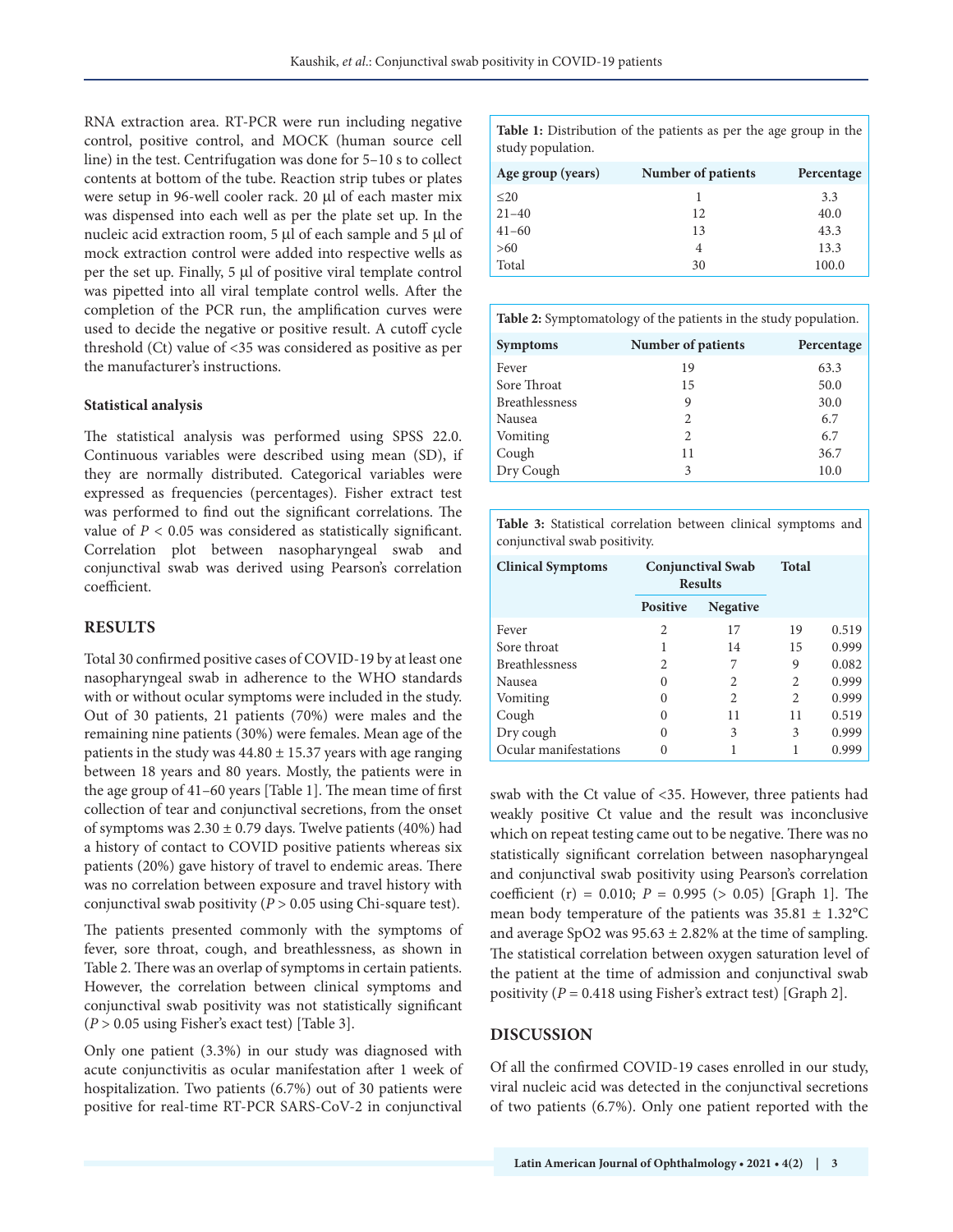

**Graph 1:** Correlation between Ct values of nasopharyngeal swab and Conjunctival swab.



**Graph 2:** Correlation between oxygen saturation and conjunctival swab positivity.

ocular symptoms of redness and discharge from both the eyes and was diagnosed as Acute Conjunctivitis on the 7<sup>th</sup> day of admission. The demonstration of the direct association between conjunctivitis and SARS-CoV-2 infection is a diagnostic challenge. In our study, conjunctivitis was seen in conjunctival swab RT-PCR negative patient.<sup>[11]</sup> However, based on previous results, the extremely low positive rate of SARS-CoV-2 RNA test by RT-PCR in tears and conjunctival secretions from patients with laboratory confirmed SARS-CoV-2 implies that negative test results could be false negative, not excluding the presence of the virus.

During the emergence of the disease, ocular transmission of COVID-19 was not reported initially. However, recent studies have thrown light that SARS-CoV-2 can be detected in conjunctival sac, seen only in smaller percentage of COVID-19 positive patients. Earlier, during the ongoing SARS-CoV infection, studies had reported the presence of virus in the tear and conjunctival fluid<sup>[6,9,12]</sup> At present, limited data are available on ocular sampling from patients with COVID-19.

Xia *et al*. reported one case who tested positive for the virus by RT-PCR in both tear and conjunctival secretions, after evaluating the conjunctival secretions of 30 confirmed cases of COVID-19.[13]

Study done by Chen *et al*. also reported the presence of SARS-CoV-2 in the conjunctival sac of three patients out of 67 COVID-19 positive cases confirmed by laboratory diagnosis with SARS-CoV-2 RT-PCR assay.<sup>[14]</sup>

This is a prospective interventional study on a small sample size of 30 confirmed COVID-19 patients. We collected their conjunctival swab samples which were subsequently subjected to RT-PCR Assay. Virus detection in conjunctival swab was seen in only two patients possibly due to factors such as sampling time and amount, peak replication time of the virus, time of presentation of the patient to the hospital, and possibly low sensitivity of RT-PCR.<sup>[15]</sup>

The current trend of the infected patients with the ongoing SARS-CoV-2 virus shows that mostly the patients are asymptomatic; hence, it is difficult to evaluate the peak virus load in such patients unless multiple sampling at different time frame has been done.

Furthermore, the conjunctival swab and tear film sampling of the convalescent patients should be done to assess the presence and infectivity of the 2019-nCoV in the tear film of such patients.

Although, the current study shows a low risk of coronavirus transmission through the ocular secretion, the need of eye protection in the form of protective goggles, face shields to avoid the eye exposure to disease cannot be overlooked. Especially, the ophthalmologists due to their close proximity to the patients are vulnerable to the risk of acquiring the infections. Hence, safety measures in the form of face shields, slit lamp shields, hand gloves, and protective eye goggles should be encouraged in the routine practice.<sup>[16]</sup> This study endeavors to provide insights on the feasibility of using ocular tissue or even tears as a medium of diagnosis.

There were certain unavoidable limitations of this study including a smaller sample size, cursory ocular examination, and chances of increased false-negatives due to single time sampling done.

#### **CONCLUSION**

The present study successfully concluded that SARS-CoV-2 can also be detected in conjunctival swabs of the COVID-19 patients. However, definitive studies are required in future to assess the exact infectivity rate. Recently, it has been proposed that angiotensin converting enzyme 2 receptors